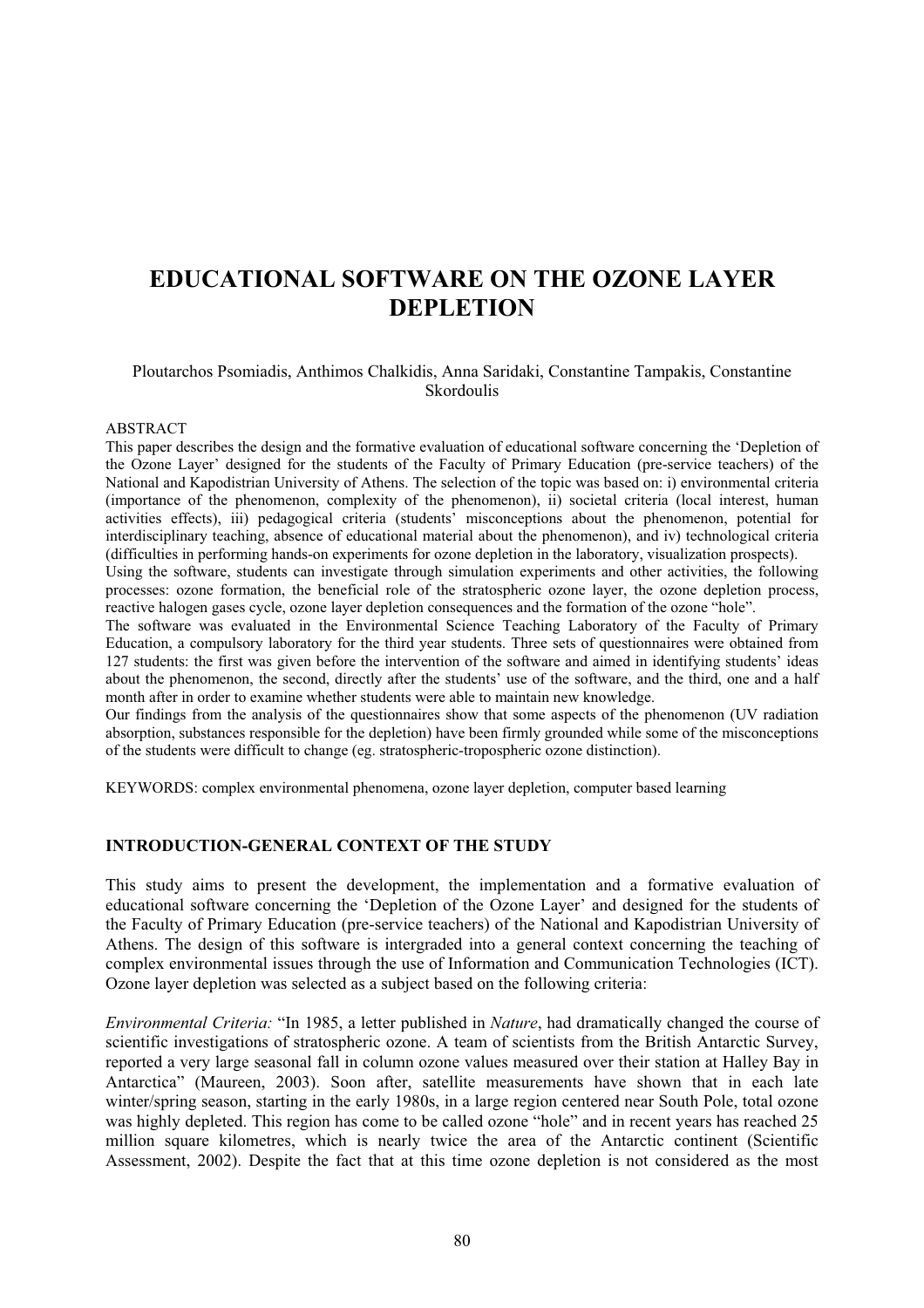important environmental issue, it is still one of the major environmental problems of our planet and consequently a crucial subject to be taught in Environmental Science Education.

*Societal Criteria:* Ozone layer depletion is probably the most characteristic example of how human activities can effect our environment. The uncontrollable use of chlorofluorocarbons during 1930-1974 caused serious problems until 1985, when the first treaty for the protection of the ozone layer was signed in Vienna (Convention for the protection of the ozone layer). According to the United Nations Environmental Programme, the ozone layer is expected to have largely recovered within half a century as a result of the Montreal Protocol and this fact is considered as a remarkable environmental success (UNEP, 2000). On the other hand, what is considered as certain by the scientific community is continually changing, especially in the case of environmental systems which are characterized by high complexity. For example, until recently global warming was not thought to contribute to the ozone layer depletion. New data however, (UNEP, 2006) show that interactions between global warming and ozone layer depletion are complex: ozone changes affects climate and climate affects ozone. We strongly believe, despite the fact that we are living in the greenhouse effect century, that there is a clear need for continuing attention about the phenomenon.

*Pedagogical Criteria:* Over the last decade numerous researches have revealed that students have difficulties understanding complex environmental phenomena, in which ozone layer depletion holds a prominent position. In particular, students tend to unify the causes and the consequences of global environmental phenomena such as ozone layer depletion and greenhouse effect (Koulaidis and Christidou, 1999). Over 80% of Greek high school students believed that smoke from factories and cars caused damage to the ozone layer, while over 70% thought that radioactivity was also a cause. Also 35% of the students believe that the ozone layer keeps the earth warm and about the same percentage thinks that ozone layer protects us from the acid rain (Boyes, Stanisstreet and Spiliotopoulou-Papantoniou, 1999).

Moreover, in a recent research (Psomiadis, Mandrikas, Tampakis, Tsilidis, Chalkidis, Chalkia and Skordoulis, 2007) we have found that Greek science textbooks of secondary education devote in total only sixteen pages in ten different textbooks (including twelve images) to the depletion of the ozone layer despite the fact that it is considered one of the most important environmental problems of our planet. Besides that, the phenomenon is completely absent from primary education. Interesting is the fact that none of these references to the phenomenon include experimental or any other activity for the students; consequently the phenomenon is presented in a theoretical way. From the above it emerges, that software concerning ozone layer depletion could complement the teaching of the phenomenon in Greek secondary education.

Finally, the teaching of ozone layer depletion can break the boundaries of science courses as it demands an interdisciplinary approach based in physics, chemistry and biology.

*Technological & Technical Criteria:* Ozone layer depletion is a phenomenon not directly cognizable which is difficult to be simulated inside an educational laboratory. Therefore ozone layer depletion, as atmosphere pollution in general, is a phenomenon suitable to be taught via ICT.

# **SPECIFIC CONTEXT OF THE STUDY**

The design and the implementation of this educational software is an attempt to examine if a short-term intervention could be effective for the teaching of ozone layer depletion in pre-service elementary teachers.

As mentioned above, ozone layer depletion was principally chosen because it offers several levels of complexity, as students will have to deal with a large number of variables. Teaching complex science issues has become an increasingly important challenge for environmental science over the past years. Environmental phenomena such as ozone layer depletion and global warming are very complex issues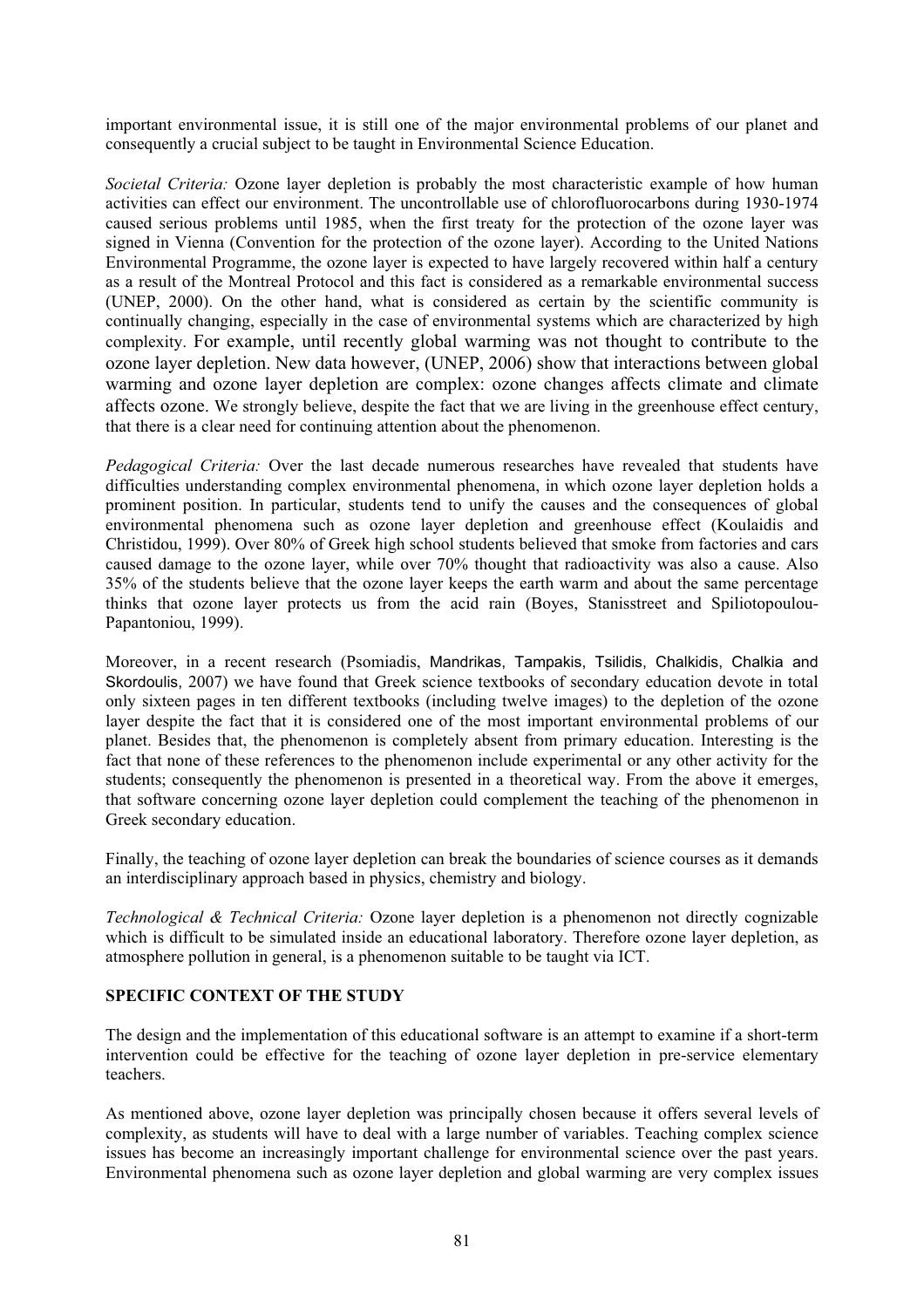(UNESCO, 1980; Gigliotti, 1990; Flogaitis, 1993) requiring critical thinking and knowledge of different science fields (UNESCO 1977; UNESCO 1987) and that's why students and in many cases primary education teachers face great difficulties. Several researches have revealed the fact that students and teachers tend to unify the causes and the consequences of global environmental phenomena.

In recent years the level of scientific understanding of environmental issues expected by both preservice and in-service teachers has been a matter of a considerable debate. According to Papadimitriou V. (2004), Greek pre-service teachers incorrectly relate climate change with ozone layer depletion and these misconceptions are related to misunderstandings or luck of scientific knowledge involved in the two phenomena.

In a similar with this study research, concerning pre-service teachers, (Groves, 2002) it was found that after a short-term intervention, which was not based in computers, the tendency to conflate causal relationships for global warming and ozone depletion persists. Groves suggests that teachers will have to include political, philosophical and social factors when dealing with complex issues.

The development of effective pedagogical strategies and simulation technologies is considered crucial for teaching complex science issues, both for educational researchers and instructional designers. According to Jonassen (2000), the dialectical nature of technology and the powerful information process provided by the computers in technology aided education, makes ICT-based cognitive tools capable of developing students' critical thinking.

# **DESIGN AND IMPLEMENTATION**

The educational software we present in this study is a hypermedia/multimedia implementation with hierarchical structure. The software was designed to be: usable for our target group (students) taking account of the specific context of the intervention, exact in its function and robustness. We have used text, images, cartoons, different graphical representations and interactive animations. Microsoft PowerPoint was used, not as a presentation maker, but as a hypermedia builder. For this reason «custom shows» techniques were used to build the basic hierarchical structure. Modules from a main menu are called as subroutines, instead of the more common linear presentation structure. Interactive animations, developed in Macromedia Flash in order to achieve small size, are called from those modules (figure 1).

In order to arouse student's interest and link the phenomenon with real life experiences, the software begins with an introduction which is composed of a selection of Greek newspaper cuttings referring to ozone layer depletion or to the ozone "holes".

Apart from the introduction the software is structured on the following thematic units:

- $\bullet$  Introductory information (structure of ozone molecule, historical facts, Dobson Units as a measure for ozone concentration)
- Ozone in the atmosphere ( Atmosphere's structure, altitude of the ozone layer, distinction between ozone layer depletion and greenhouse effect)
- $\bullet$  Ultraviolet (UV) absorption (electromagnetic radiation spectrum, special reference to A,B,C ultraviolet radiation, ultraviolet absorption in relation to wavelength, thickness of the layer and time of the day)
- $\bullet$  Ozone layer depletion (the cycle of the chemical reaction of ClO with ozone, the Antarctic ozone "hole", causes and conditions that lead to the formation of the ozone "hole", graphical representations of ozone concentration)
- - Consequences and measures of protection (consequences for human health and the environment, CFCs sources, individual measures of protection and international treaties, students as consumers)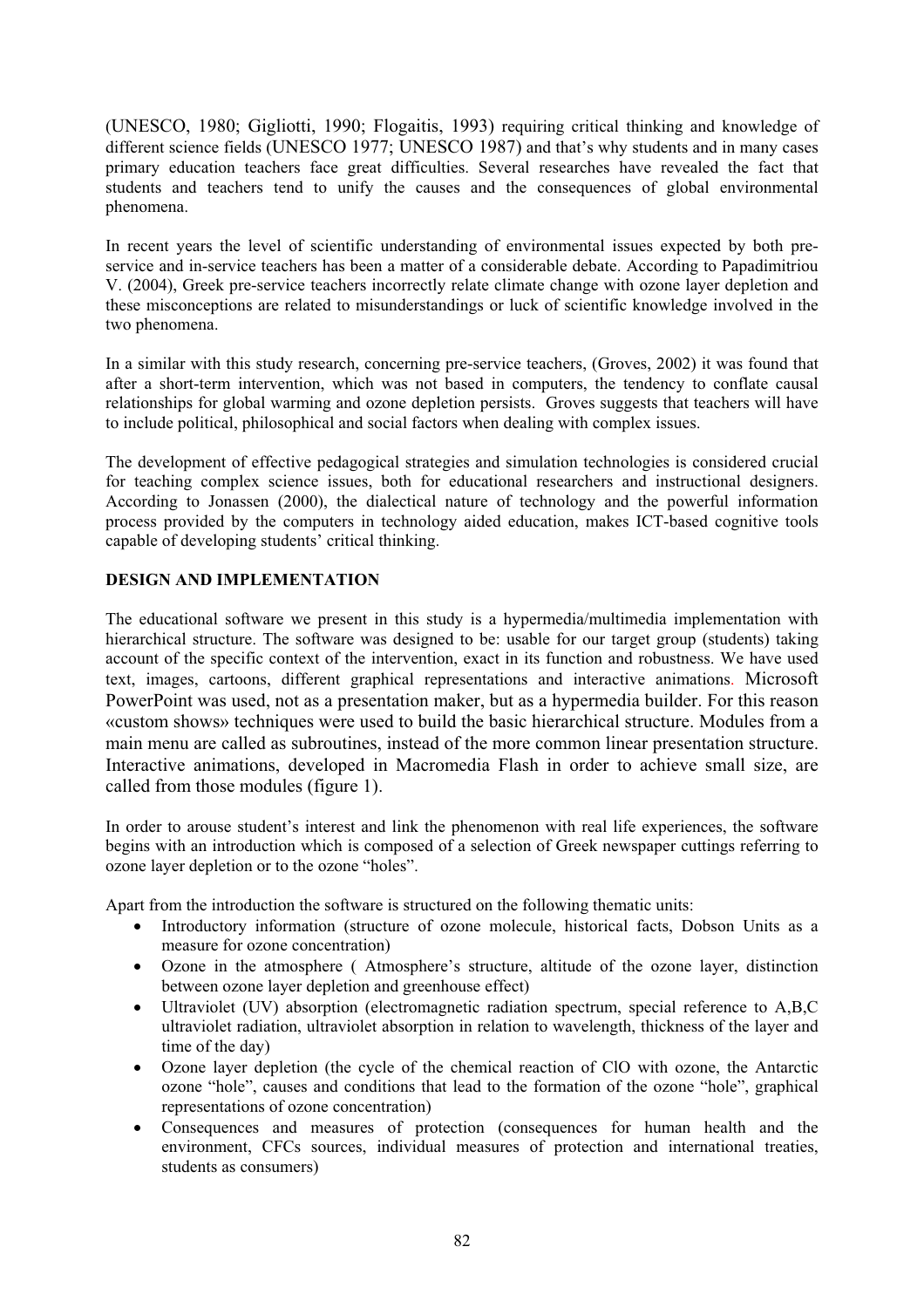The following phenomena were presented through interactive animations:

- $\bullet$  Atmosphere's structure, altitude of the ozone layer and UV absorption in relation to wavelength.
- -UV absorption in relation to the time of the day.
- $\bullet$ The ozone depletion process.



Figure 1. The educational software's structure

Emphasis has been also given to the aesthetic of the software by keeping a uniform style and by following some standard suggested guidelines for using colour at the interface.

In order students to work and make calculations with real data, we included in the software graphical representations with real data, which in some cases were attained only fifteen days before the intervention.

Student's navigation through the software was made with the help of an instrument which include guidelines, questions and specific activities for the students.



Figure 1. Two screenshots from the software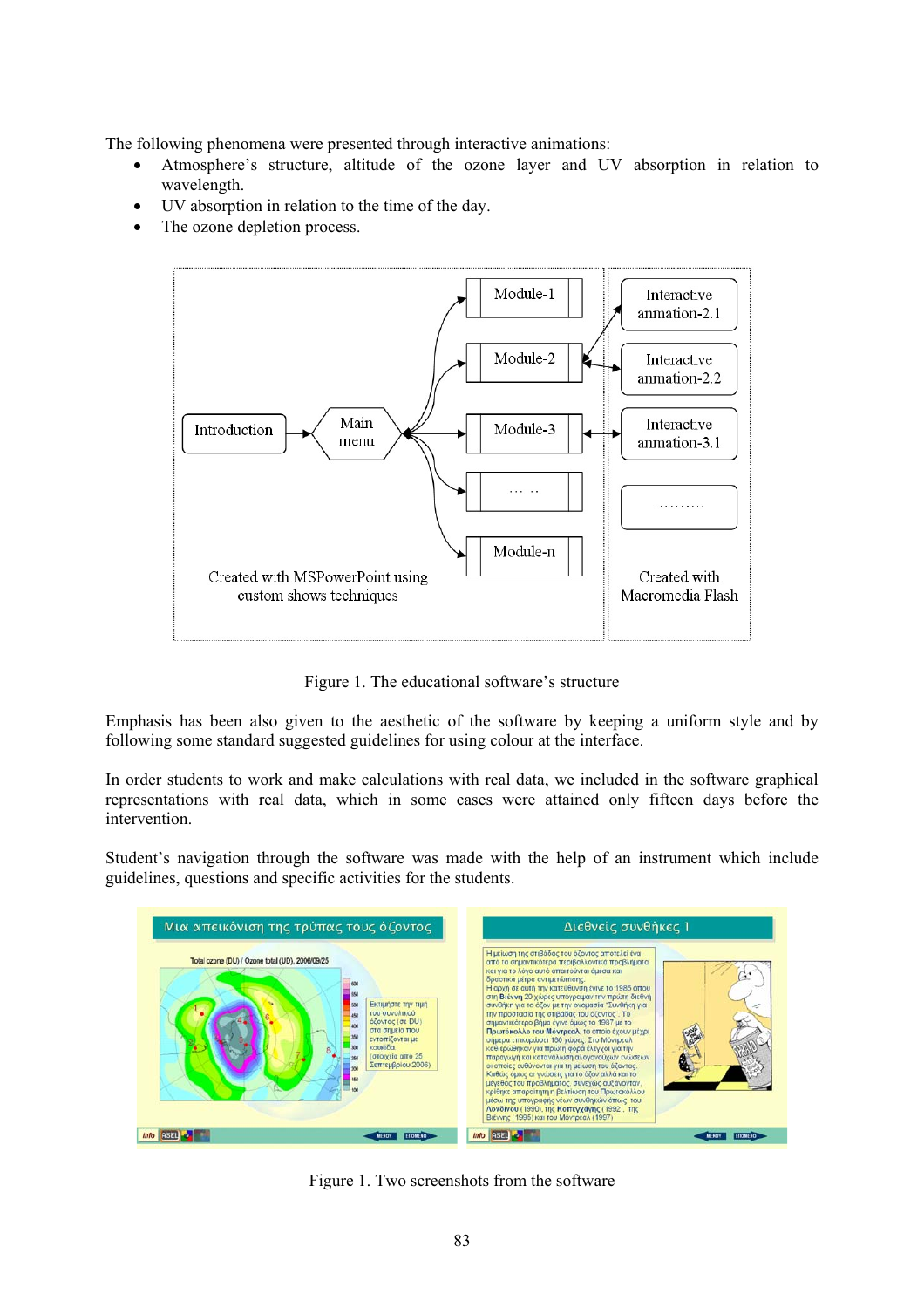

Figure 2. Two screenshots from the interactive animations

# **FORMATIVE EVALUATION-METHOD**

#### **Course**

"Teaching of Environmental Science" has been institutionalized as a compulsory lesson in the Faculty of Primary Education (pre-service teachers) of National and Kapodistrian University of Athens since 2003. From 2005, the lesson has been supplemented with a corresponding laboratory. The laboratory of environmental science, in its current form, has duration of seven weeks with each lab taking three hours. One half of the lab is based in hands on experiments while the other half focuses on computer based learning. The students which participated in this research didn't have any background on environmental science as the theoretical lesson has duration from February to June while the research was accomplished from September to January.

The educational software we present in this study was taught in one of the seven labs (the third) and the intervention had approximately one hour duration.

# **Instrumentation**

Pre-service teacher's knowledge and attitudes were examined using a pretest and two posttests. The first questionnaire was given before the implementation of the software and aimed in identifying students' ideas about the phenomenon, the second, directly after students' use of the software, and the third, one and a half month after in order to examine whether students were able to maintain new knowledge. The two post-tests had exactly the same questions: two open questions and three multiple-choice, while the pre-test had one open question and four multiple-choice. In all multiple-choice questions, students could choose more than one answer.

# **Population**

The population of the research was consisted of 127 pre-service teachers all in the third year of their studies. The second posttest was filled up from 94 teachers only, because it was given at the end of the semester.

Concerning their knowledge, students in Greece come to the Faculty of Primary Education with a poor background in science, as science subjects are not included in university entrance examinations. On the other hand primary's education university departments require very high scores in the exams.

# **RESULTS AND DISCUSSION**

# **Pre-test scores:**

*Question 1:* Of what to you believe that ozone molecule is formed?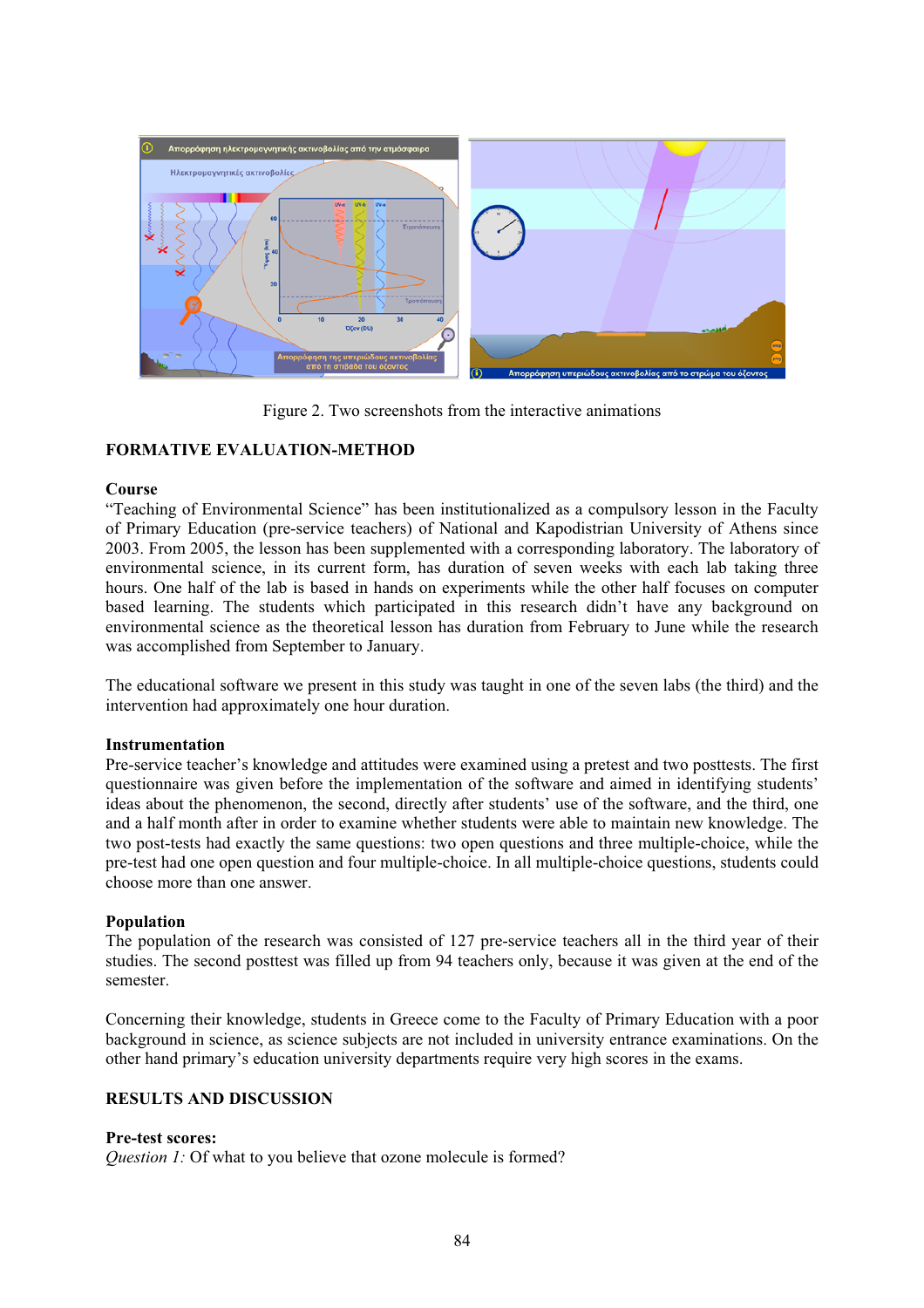Only 39 students (30,7%) gave a scientifically accepted answer while 10 (7,9%) answered that ozone is formed by oxygen in general and 46 (36,2%) didn't answer at all. Finally from the 127 students only 21  $(16,5\%)$  wrote the chemical type of ozone  $(O_3)$ .

*Question 2:* Mark the altitude or the altitudes of the atmosphere that ozone concentration is highly increased.

#### Table 1. Single answers

| 0-5 Km     | 5-15 K<br>KM. | 15-30 Km     | 30-50 Km                 | $\gamma$ Km<br>Jver 50 | NA    |
|------------|---------------|--------------|--------------------------|------------------------|-------|
| $3(2,4\%)$ | <b>TP</b>     | (28,3)<br>36 | $2\%$<br>32(25)<br>147.Z | $2\%)$<br>$\Lambda$    | (3,1% |

#### Table 2. Double answers

| 0-5 Km and 5-15 | 15-30 Km and | 30-50 Km and | $0-5$ Km and | $0-5$ Km and |
|-----------------|--------------|--------------|--------------|--------------|
| Кm              | 30-50 Km     | over 50      | over 50 Km   | 15-30 Km     |
| $5(3,9\%)$      | 5 (3.9%)     | $2(1,6\%)$   | $4(3,2\%)$   | $(0,8\%)$    |

*Question 3:* Which of the following statements do you think is correct? You can choose more than one.

Ozone layer in the atmosphere…

- a. absorbs the solar biologically harmful radiation.
- b. prevents the overheating of our planet and the melt of the ices.
- c. prevents the formation of acid rain.
- d. protects us from greenhouse effect.
- e. allows the trap of carcinogenic substances that are emitted from the sun.
- f. keeps solar rays to prostrate vertical at earths surface.
- g. regulates earth's temperature.

#### Table 3. Question's 3 scores

| 118        | コピ<br>$\overline{\phantom{a}}$ | - 1      | 46         | r 17       | 4 <sub>1</sub> | 60          |
|------------|--------------------------------|----------|------------|------------|----------------|-------------|
| $(92,9\%)$ | $(59,1\%)$                     | $16,5\%$ | $(36,2\%)$ | $(52,8\%)$ | (32,3%)        | 7,2%<br>,47 |

*Question 4:* 4. Mark the substances and the phenomena which are responsible for the destruction of ozone.

1. Radiation 2. Greenhouse effect 3. Carbon dioxide 4. Chlorofluorocarbons

5. Tropical forest destruction 6. Cars exhaust fumes 7. Factories pollutants

- 8. Carbon monoxide 9. Climate changes 10. Acid rain
- 11. Use of aerosol propellants and refrigerants 12. Earth's overheating

|   | $1$ avid $\pm$ . Question $3 \pm 300163$ |    |       |  |  |  |  |  |  |
|---|------------------------------------------|----|-------|--|--|--|--|--|--|
|   | 20,5%                                    |    | 73,2% |  |  |  |  |  |  |
| 2 | 13,4%                                    | 8  | 41,7% |  |  |  |  |  |  |
| 3 | 48,8%                                    | 9  | 11,0% |  |  |  |  |  |  |
| 4 | 77,2%                                    | 10 | 7,1%  |  |  |  |  |  |  |
| 5 | 26,0%                                    | 11 | 95,3% |  |  |  |  |  |  |
|   | 69,3%                                    | 12 | 11,0% |  |  |  |  |  |  |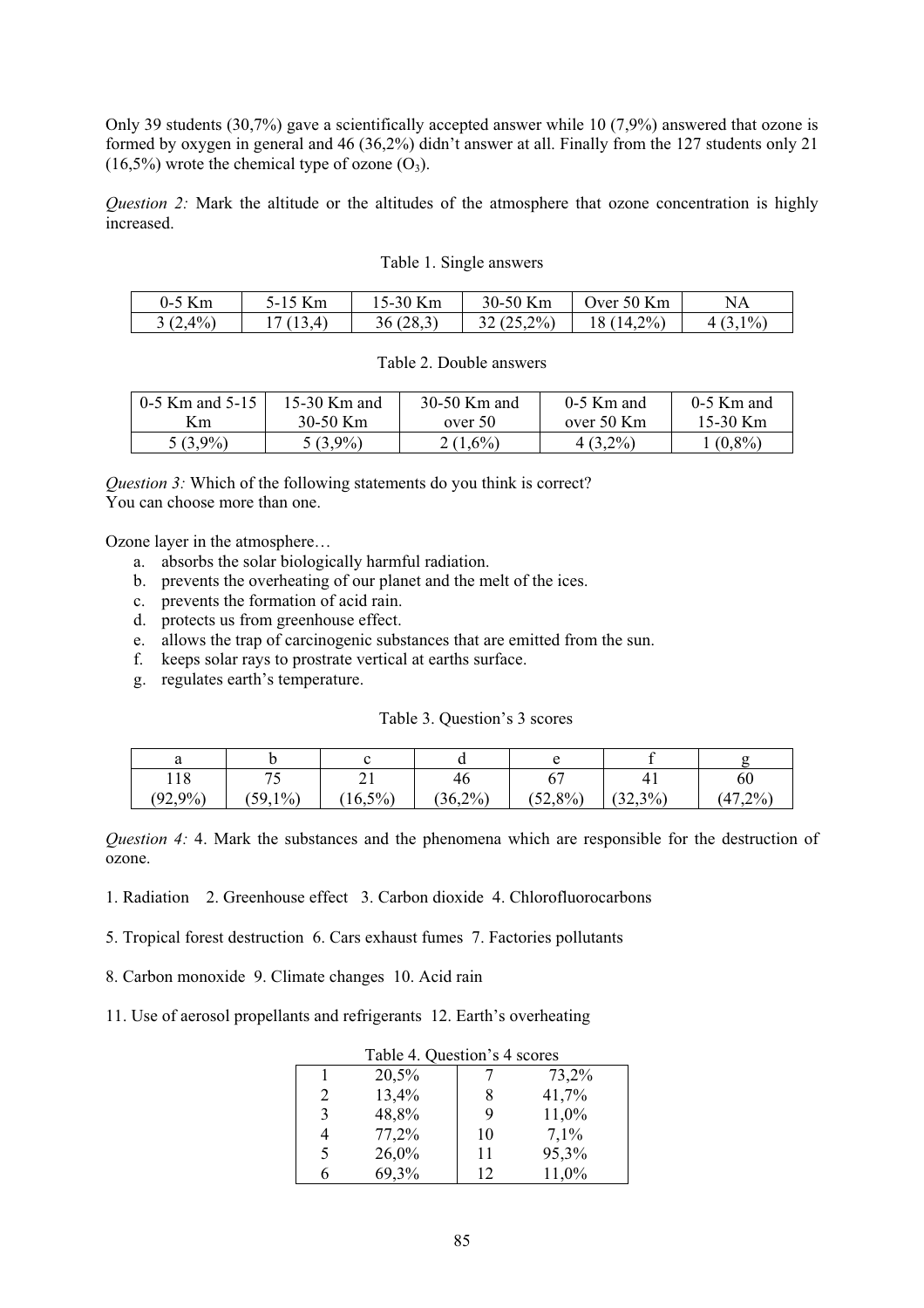*Question 5:* Which of the following phenomena are among ozone layer depletion consequences? 1. Earth's overheating 2. Greenhouse effect 3. Skin cancer 4. Photochemical smog

5. Ocular defects 6. Acid rain 7. Tropical forest destruction 8. Lung illness 9. Genetic damages

|  |  | $\sim$ $\sim$ $\sim$ |  |  |
|--|--|----------------------|--|--|

64,6% 37,0% 92,2% 29,9% 48,8% 20,5% 15,8% 31,5% 49,6%

As shown from the pre-test, Greek pre-service teachers have very limited knowledge and serious misconceptions concerning the phenomenon of ozone layer depletion. Regarding the role of ozone layer in the atmosphere (table 3), while almost all students (92,9%) seem to know that ozone layer absorbs the biologically harmful part of the solar radiation spectrum, 59,1% of them believe that ozone layer prevents the overheating of our planet and 47,2% that it regulates earth's temperature.

Students seem to be well informed about the damage that chlorofluorocarbons or the use of aerosol propellants and refrigerants can bring to the ozone layer (table 4) but they also refer in high pretences' cars exhaust fumes (69,3%), carbon dioxide (48,8%) and carbon monoxide (41,7%).

Finally, concerning the possible consequences, (table 5) students refer correctly skin cancer (92,2%), genetic damages (49,6%) and ocular defects (48,8%) but once again they confuse different environmental phenomena as they refer also earth's overheating (64,6%), greenhouse effect (37,0%) and lung illness  $(31,5\%)$ .

# **Post-tests scores**

*Question 1:* Of what to you believe that ozone molecule is formed?

*First post-test scores:* 111 students (87,4%) gave a scientifically accepted answer. The most common misconception was that ozone molecule is formed by three molecules of oxygen (5,5%).

*Second post-test scores:* 68 students (72,3%) gave a scientifically accepted answer. Once again the most common misconception was that ozone molecule is formed by three molecules of oxygen (17,0%).

Interesting is the fact that after the use of the software more students include in their answers ozone's chemical type: 66 (52%) students in the first post-test and 52 (55,3%) in the second one.

*Question 2:* Stratospheric ozone…

a. absorbs all the spectrum of electromagnetic radiation.

b. absorbs mainly the ultraviolet radiation, X and gamma rays, but not the visual spectrum.

c. absorbs mainly the ultraviolet radiation.

d. I don't Know

|                   | а    |       | c     |      |
|-------------------|------|-------|-------|------|
| First post-test   |      | 10    | 105   |      |
| score             | 3,9% | 12,6% | 82,7% | 0,8% |
| (In 127 students) |      |       |       |      |
| Second post-test  |      |       | 65    |      |
| scores            | 1,1% | 28,7% | 69,2% | 1,1% |
| (In 94 students)  |      |       |       |      |

Table 6. Question's 2 scores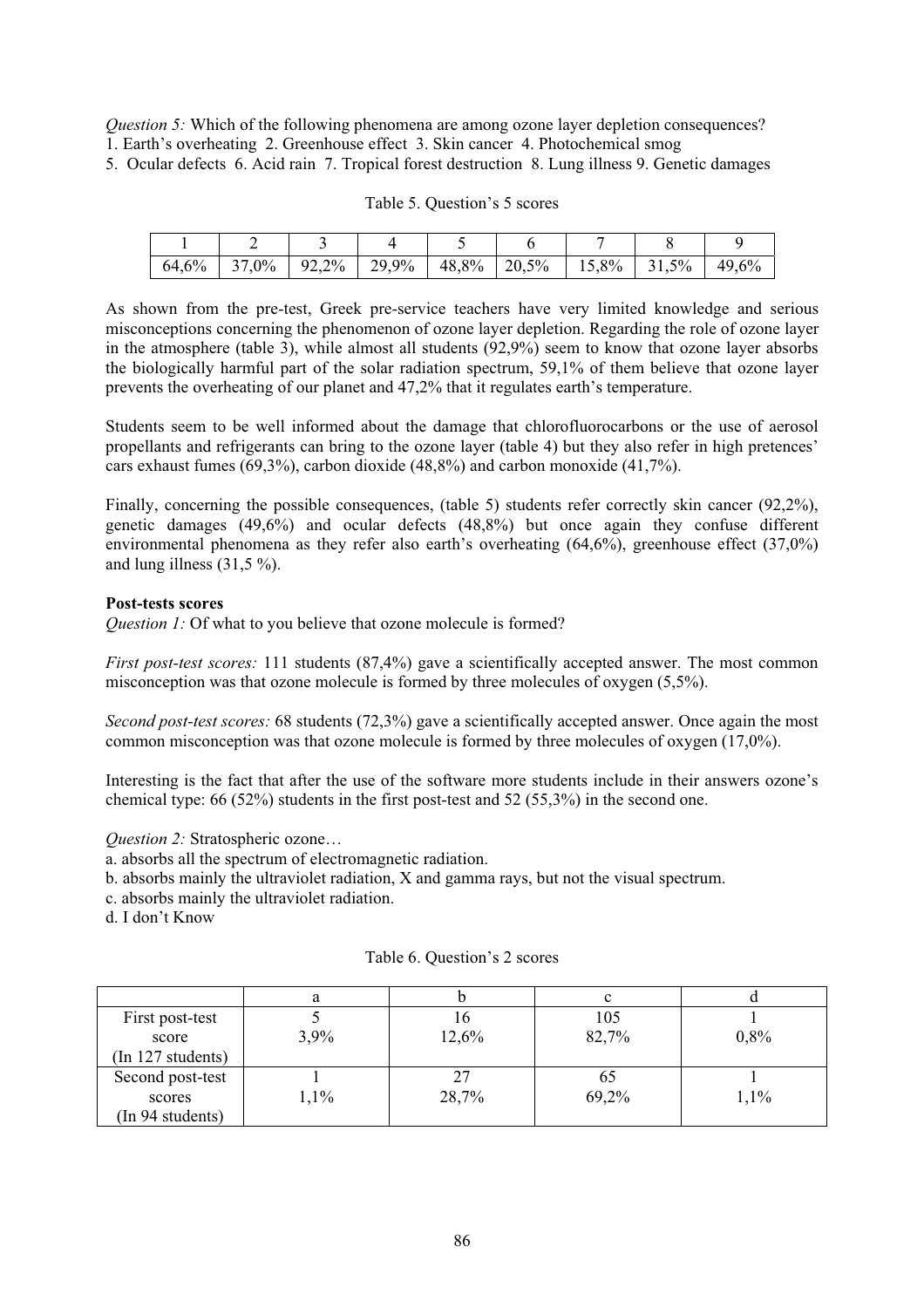*Question 3:* Write three possible consequences of ozone layer depletion

|                   | Three correct | Two correct | One correct | None correct |
|-------------------|---------------|-------------|-------------|--------------|
|                   | answers       | answers     | answers     | answer       |
| First post-test   | 68            | 33          |             |              |
| (In 127 students) | 53,5%         | 26,0%       | 13,4%       | $7,1\%$      |
| Second post-test  |               | 34          | 34          |              |
| (In 94 students)  | 5,3%          | 36,2%       | 36,2%       | 22,3%        |

Table 7. Question's 3 scores

*Question 4:* Which of the following substances are responsible for ozone layer depletion? 1. Biocides 2. Carbon dioxide 3. Chlorofluorocarbons 4. Marsh gas

5. Refrigerants 6. Cars exhaust fumes 7. Factories pollutants

8. Carbon monoxide 9. Aerosol propellants

|             |       |          |       | 4     |       | 6     |       |       |       |
|-------------|-------|----------|-------|-------|-------|-------|-------|-------|-------|
| First post- | 88    | 14       | 117   | 17    | 118   | 30    | 49    | 35    | 123   |
| test        |       |          |       |       |       |       |       |       |       |
| (In 127     | 69,3% | $11,0\%$ | 92,1% | 13,4% | 92,9% | 23,6% | 38,6% | 27,6% | 96,9% |
| students)   |       |          |       |       |       |       |       |       |       |
| Second      | 60    | 30       | 87    | 6     | 74    | 51    | 45    | 13    | 83    |
| post-test   |       |          |       |       |       |       |       |       |       |
| (In 94)     | 63,8% | 31,9%    | 92,6% | 6,4%  | 78,7% | 54,3% | 47,9% | 13,8% | 88,3% |
| students)   |       |          |       |       |       |       |       |       |       |

Table 8. Question's 4 scores

*Question 5:* Which of the following statements are correct?

a. Tropospheric ozone is considered beneficial for human health.

b. Stratospheric ozone is a pollutant.

c. Stratospheric ozone absorbs some of the UV radiation.

Table 9. Question's 5 scores

| First post-test   | 33    |      | 122   |
|-------------------|-------|------|-------|
| (In 127 students) | 26,0% | 3,2% | 96,1% |
| Second post-test  |       |      |       |
| (In 94 students)  | 43,6% | 7,5% | 92,6% |

As shown in tables 6 and 9 students have achieved very good scores in the two post-tests as regard the wavelengths of the electromagnetic radiation that ozone layer absorbs. In the open question concerning the consequences of ozone layer depletion (table 7) students had very good scores in the first post-test but these score were substantially reduced in the second post-test. Indicative is the fact that in the first post-test only 17 (13,4%) students include in their answers the greenhouse effect or the increase of earth's temperature while in the second the students were 49 (52,1%). Also in the second post-test, students include in their answers new phenomena like acid rain: 9 students (9,6%). Finally as shown in table 8 students include in relatively high scores cars exhaust fumes and factories pollutants.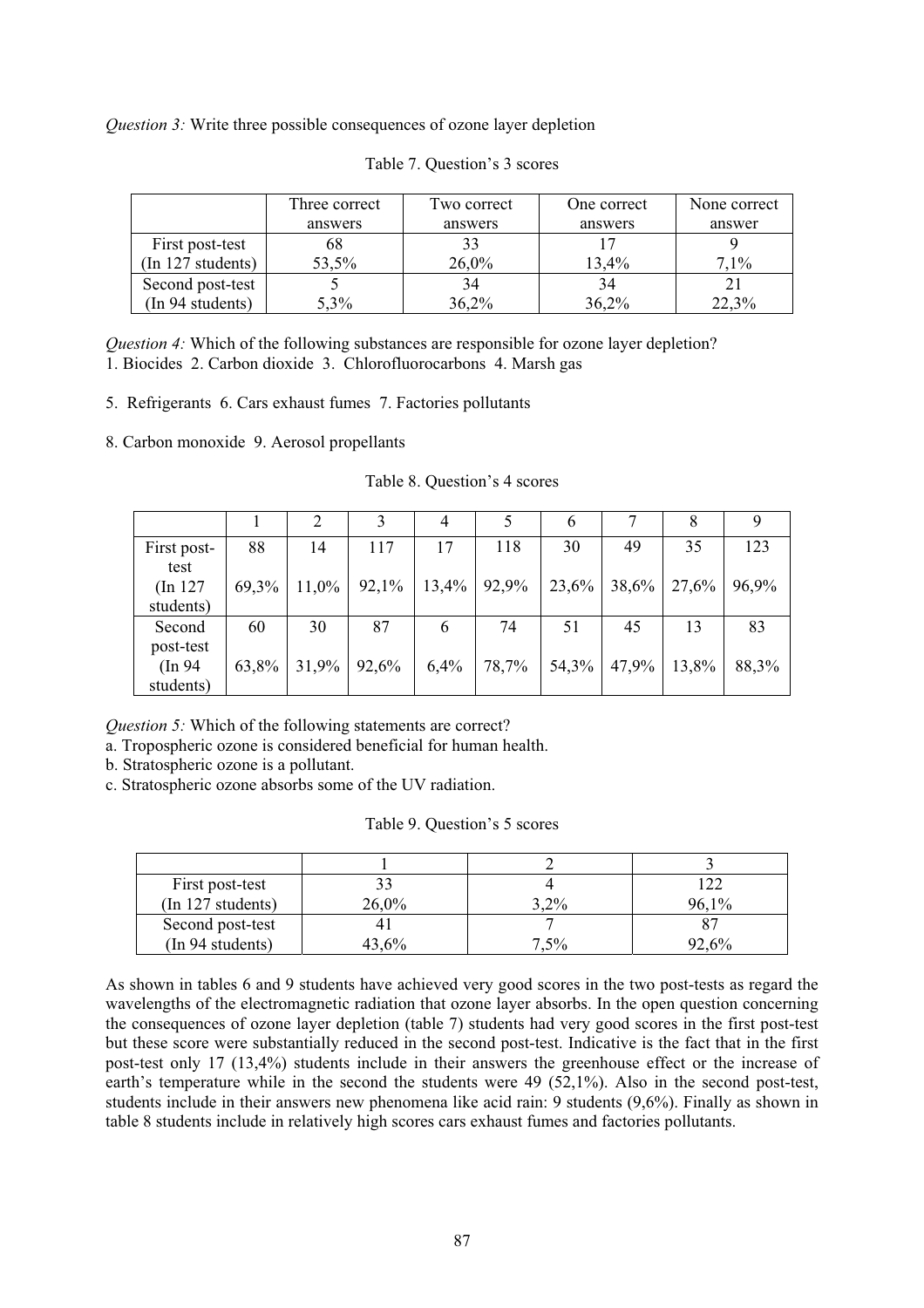### **CONCLUSION**

In this paper we described the design, the implementation and the formative evaluation of educational software concerning the 'Depletion of the Ozone Layer'. The main goal of the study was to identify if a short-term intervention based in our software could be effective for the teaching of a complex environmental phenomenon. Despite the fact that in some areas students scores did increased significantly, student's performance was in total moderate. In accordance with other researches dealing with complex environmental issues, our results show that students have great difficulties distinguishing the causes and consequences of different environmental phenomena like ozone layer depletion and greenhouse effect. Finally, we must mention that in order to evaluate the result of the tests, we must take in account the poor scientific background of our students and the fact that due to technical problems the intervention was shorter than we wanted it to be (only one hour) and consequently students didn't had enough time to read the guidelines and run the software with in an pedagogical acceptable time.

Based on the results of the formative evaluation, we will modify our software emphasizing in the distinction of the causes and consequences of different environmental phenomena and simplifying into a more pedagogically appropriate form the graphical representations.

### **REFERENCES**

Maureen, C. (2003). The ozone layer: A philosophy of Science Perspective, (p.p. 38), Cambridge University Press.

Scientific Assessment. (2002). Twenty Questions and Answers About the Ozone Layer, World Meteorological Organization, Global Ozone Research and Monitoring Project - Report No. 47.

United Nations Environment Program. (2000). Overview Geo-2000, Global Environment Outlook.

Koulaidis, V., and Christidou, V. (1999). Models of students' thinking concerning the greenhouse effect and teaching implications. Science Education, 83, 559-576.

Boyes, E., Stanisstreet, M., and Spiliotopoulou-Papantoniou, V. (1999). The Ideas of Greek High School Students about the "Ozone Layer". Science Education, 83(6), 724-737.

Psomiadis, P., Mandrikas, A., Tampakis, C., Tsilidis, M., Chalkidis, A., Chalkia, K. and Skordoulis, C. (2007). Ozone layer depletion in Greek secondary education science textbooks. Proceedings of the Hammamet conference on Critical Analysis of School Science Textbook, International Organization for Science and Technology Education.

Groves, F. and Pugh, A. (2002). Cognitive Illusions as Hindrances to Learning Complex Environmental Issues, Journal of Science Education and Technology, 11(4),381-390.

United Nations Environment Program. (2006). Environmental Effects of Ozone Depletion and its interactions with climate change: 2006 Assessment, Nairobi, Kenya.

Jonassen, D.H. (2000). Computers as mind tools for schools. Engaging critical thinking, 2nd ed., Merrill/Prentice Hall, NJ/OH.

UNESCO. (1980). Environmental Education in the Light of the Tbilisi Conference France, United Nations, 23

Gigliotti, L.M. (1990). Environmental Education: what went wrong? What can be done? Journal of Environmental Education, 22(1), 9- 12.